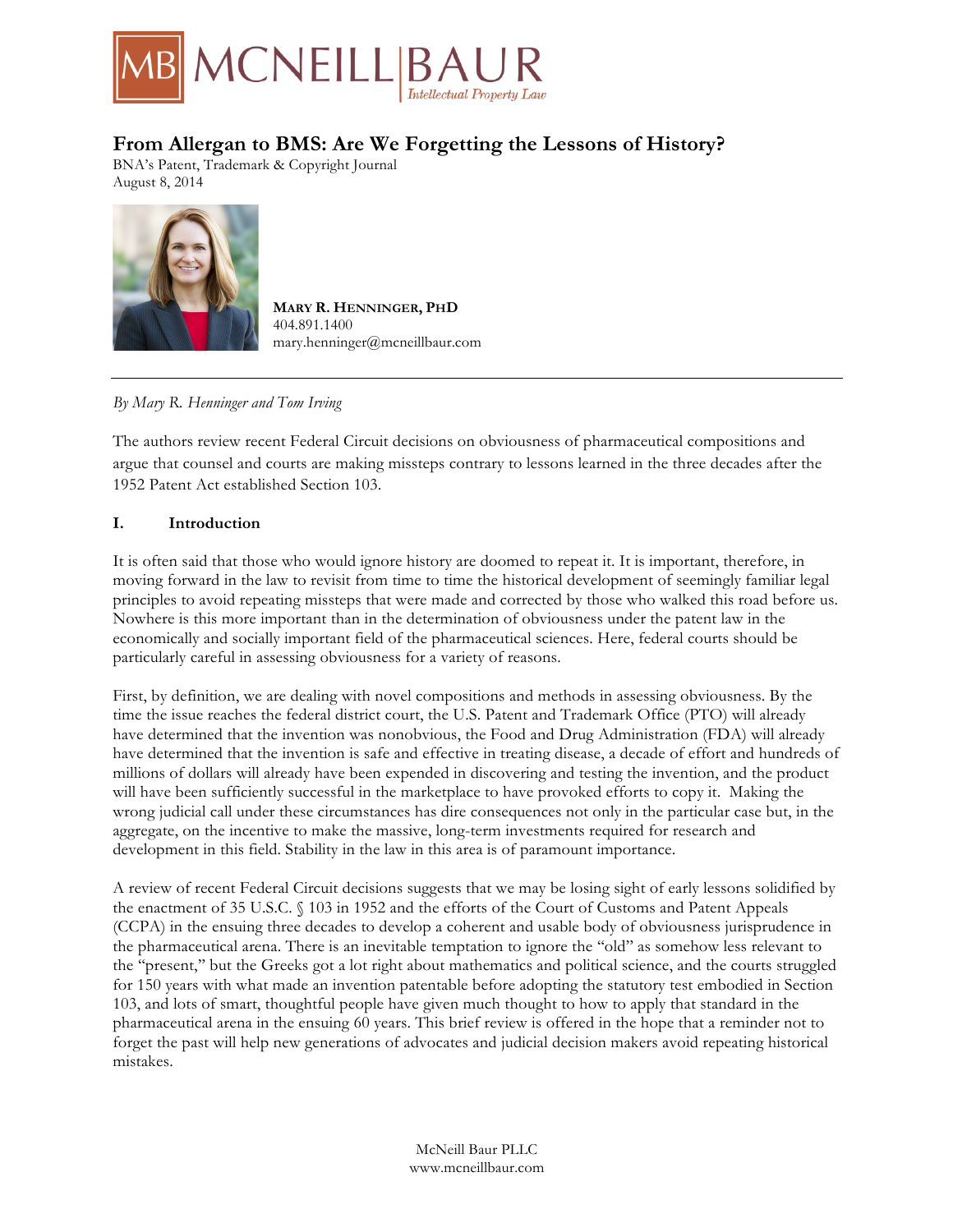### **II. Remember the Statute**

The lessons learned from 150 years of attempting to describe that which makes a novel development a patentable invention were embodied in pre-AIA 35 U.S.C. § 103 enacted in 1952.1 It reads, in pertinent part:

A patent may not be obtained though the invention is not identically disclosed or described as set forth in section 102 of this title, if the differences between the subject matter sought to be patented and the prior art are such that the subject matter as a whole would have been obvious at the time the invention was made to a person having ordinary skill in the art to which said subject matter pertains. Patentability shall not be negative by the manner in which the invention was made.

The statute is carefully worded and provides an objective, evidence-based standard for assessment of obviousness. When properly applied, the statute protects judicial decision makers from the insidious effect of hindsight, which is the greatest single obstacle in accurately assessing obviousness. The following essential lessons emanate from the statutory language:

- § The statute's requirement that the invention and prior art be considered from the *perspective of a hypothetical person having ordinary skill in the art* to which the subject matter pertains is an *objective* standard focused on the perceptions of ordinary scientists, not laymen, not lawyers, and not even judges. It is a judgment that must be made based on *evidence* of the perceptions and skills of such a scientist.
- Section 103 mandates that obviousness be determined *at the time the invention was made*, requiring decision makers to cast their minds back to a time before the invention was known. This is incredibly difficult for most people to do because most inventions, once understood, seem obvious. The statute reinforces the need to rely on the evidence of earlier beliefs rather than on such subjective reactions.
- It is the obviousness of the claimed *subject matter as a whole* that is to be determined, not just pieces of it and not just the points of difference from the prior art. This point is particularly important in the pharmaceutical area where, as we shall see, it is not just the structure of new compositions that must be considered but their constellation of properties as well.
- The statute requires consideration of "the" prior art, not just part of it. It is as important to consider the prior art as a whole, including prior art suggesting a path different from that followed by the inventor, as it is to consider the invention as a whole.
- The statute specifically states that patentability shall not be negatived by the manner in which the invention was made. In other words, an inventor's own work, insights, expectations and approaches are not evidence of obviousness. Obviousness is determined from the perspective of a person having ordinary skill in the art, not that of an inventor.2
- The statute imposes no requirement of "importance," "superiority" or "commercial value" as a condition of patentability.3 Perfectly nonobvious and patentable inventions can be made throughout the spectrum of activities involved in pharmaceutical product development. While the Nobel Prize might be awarded for the discovery of a cancer cure, "Patents are not Nobel or Pulitzer prizes."4 Thus, patents can and should be sustained on unobvious new uses, new salt forms, new crystal

<sup>1</sup> AIA Section 3(c), 125 Stat. 287, amends 35 U.S.C. § 103 and shifts the relevant time somewhat (from "as of the date of the invention" to "before the effective filing date of the claimed invention"), but still requires casting the mind back to an earlier time and still requires that ALL the art available at that time be considered.

<sup>2</sup> *Standard Oil Co. v. Am. Cyanamid Co*., 774 F.2d 448, 454, 227 U.S.P.Q. 293 (Fed. Cir. 1985).

<sup>3</sup> Rich, Giles S., Principles of Patentability, 28 Geo. Wash. Law Rev., No. 2, 393 (1960).

<sup>4</sup> *Id*. at 401.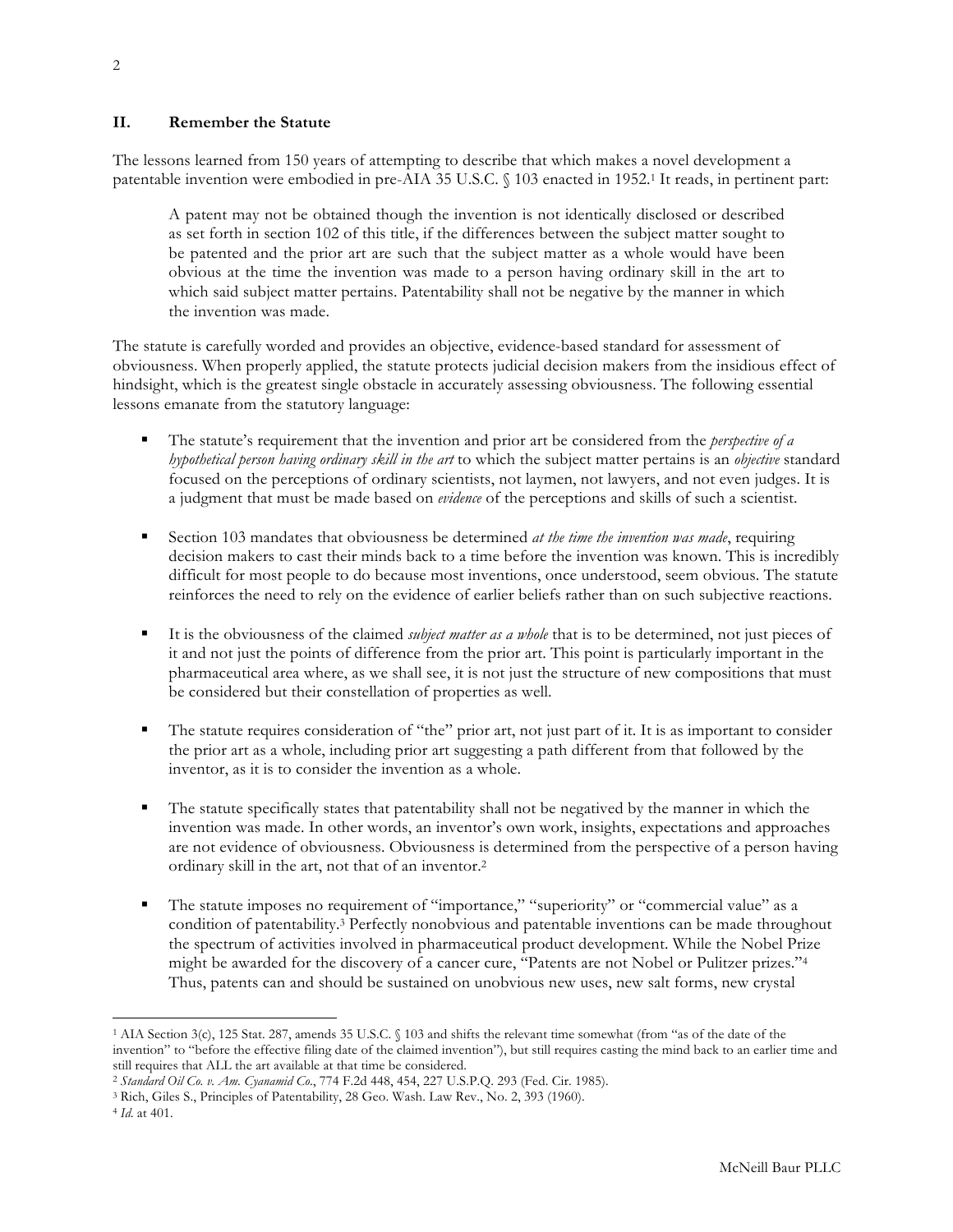forms, new manufacturing methods and new formulations. Many such patents are easily avoided, but some are not. The applicable standard of patentability, however, remains the same in all cases.

Some 60 years of experience operating under the statute have yielded a number of insights. Two are particularly worth mentioning. The first is the importance of evidence of *unpredictability* in assessing obviousness. This concept is intrinsically tied to the "art to which said invention pertains" referred to in the statute. Some technologies are highly predictable. In certain mechanical arts, for example, the person of ordinary skill can envision from the disclosure of a single embodiment a wide variety of operable variations. But some technologies are highly unpredictable, whereby a discovery related to one embodiment simply does not permit rational extrapolation to other embodiments due to the unpredictable nature of the field. Even the Supreme Court, in its most expansive statements regarding determinations of obviousness, has noted that obvious solutions must have been *predictable*.5 There are few fields less predictable than the pharmaceutical arts, where unpredictability of properties arising from changes in composition is multiplied by unpredictability of effects and side effects of compositions in living subjects.

Second, there is no shortcut to the objective, evidence-based, hindsight-free analysis required by the statute. In years gone by, one could often see in the reported cases what came to be known as "negative rules of invention." These were bright line rules, such as "a mere change of form is not invention;" "a mere change of degree is not invention;" "a mere substitution of material is not invention;" "substitution of equivalents in an old combination is not invention;" and "a mere aggregation of elements is not invention."6 While such negative rules found favor with some because a bright line test is easy to apply, these "rules" state ultimate conclusions rather than provide guidance for analyzing the evidence. The statute makes clear that there is one analysis and one standard in the law of obviousness. There are no shortcuts.

#### **III. Remember the CCPA**

Following enactment of 35 U.S.C. § 103, there was no court that dealt more frequently with its application to pharmaceutical technologies than the CCPA, which reviewed all the patentability determinations arising out of the PTO.7 CCPA decisions in the field of pharmaceutical obviousness are particularly instructive for a variety of reasons. First, that court always sat en banc, with five judges hearing argument in every case. Second, that court made and ultimately corrected many mistakes in applying the law of pharmaceutical obviousness, and awareness of that process will help to avoid repeating those same mistakes. Finally, those decisions are with us still, because the Federal Circuit has adopted the decisions of the CCPA as binding precedent.8 We note here a few of those decisions that seem to be of current interest.

#### **A. How Do We Evaluate Obviousness?**

After many, many missteps in the analytical approach to assessing obviousness, where some evidence was considered only when the issue was in doubt, it is now well settled that *all* of the evidence bearing on the issue of obviousness must be considered.9 In the early days of assessing obviousness in cases arising from the PTO, where there was no statutory presumption of validity, the CCPA adopted a burden shifting approach.<sup>10</sup> Once the PTO made out a "prima facie case" of obviousness the burden shifted to the applicant to come forward with evidence that the invention was nonobvious.11 This approach led to unfortunate situations in which the initial conclusion that *some* of the evidence established a prima facie case took on a life of its own, with any new evidence being considered only for its ability to "knock down" the preliminary conclusion.

<sup>5</sup> *KSR Int'l Co., v. Teleflex Inc*., 550 U.S. 398, 416, 2007 BL 12375, 82 U.S.P.Q.2d 1385 (2007) (74 PTCJ 5, 5/4/07).

<sup>6</sup> Eugene D. Sewell, Law of Patents 36 (American School of Correspondence 1912).

<sup>7</sup> "PTO" is used broadly to also include the pre-1975 Patent Office.

<sup>8</sup> *South Corp. v. U.S*., 690 F.2d 1368, 1369, 215 U.S.P.Q. 657 (Fed. Cir. 1982).

<sup>9</sup> *Stratoflex, Inc. v. Aeroquip Corp*., 713 F.2d 1530, 1539, 218 U.S.P.Q. 871 (Fed. Cir. 1983).

<sup>10</sup> *See In re Rinehart*, 531 F.2d 1048, 1052, 189 U.S.P.Q. 143 (C.C.P.A. 1976).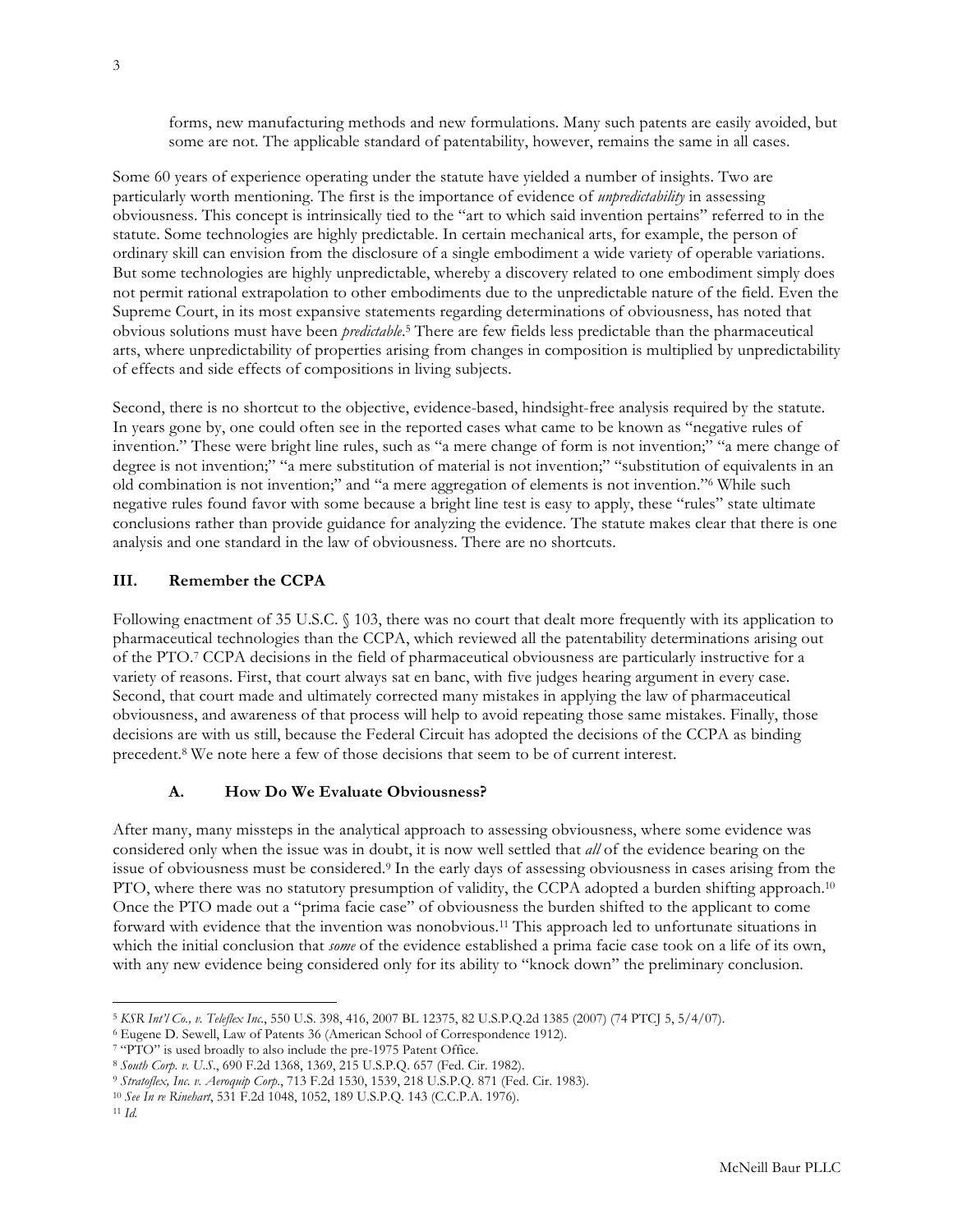By 1976, however, the CCPA realized that this approach distorted the analysis required by the statute, which required consideration of all of the relevant evidence.12 *In re Rinehart* held that the final step of an obviousness analysis required the entire path to an obviousness decision to be retraced in light of *all* of the available evidence.13 It was improper, the court held, to evaluate evidence of nonobviousness only for its "knockdown ability" against a preliminary obviousness determination.14

# **B. How Do We Evaluate Unexpected Results?**

A very common type of evidence arising in the generally unpredictable pharmaceutical field is evidence of one or more unexpected properties manifested by the claimed invention. The CCPA had considerable difficulty sorting out how to handle such evidence. Early on, it was suggested that the obviousness of compositions should turn solely on analysis of their structure, and that newly discovered properties should result only in method-of-use patents.15 That view started to change in 1963.

# **1. In re Papesch**

In *In re Papesch*, the claimed compound, which the examiner rejected and the Patent Office Board of Appeals affirmed as obvious, differed from a structurally similar prior art compound by only three -CH<sub>2</sub> groups and was presumed to share many common properties.16 The PTO maintained the rejection despite the applicant establishing that the claimed compound possessed unexpectedly potent anti-inflammatory activity where the prior art was completely inactive in that respect.17 The CCPA reversed, finding the single unexpected property sufficient to establish nonobviousness.18

The PTO predicated its rejection on the mistaken theory that "[a]n unexpected difference in a single property should not be adequate to support a claim for a novel, but obvious, homologue . . . ."19 In response, Judge Giles S. Rich, writing for the CCPA, reviewed a long line of cases dealing with obviousness, both before and after the enactment of Section 103 in 1952, in which new chemical compounds were found nonobvious in spite of close structural similarity to the prior art after taking into consideration their unexpected biological or pharmacological properties.20 The indisputably correct reason for so holding is that the presumptive similarity in properties arising from "obvious" structural similarity must yield to the evidence that the similarity in predicted properties is not, in fact, true.21

In reversing the obviousness rejection, the CCPA reasoned that the Board's failure to consider the unexpected properties of the Papesch compound was a fundamental error that ran contrary to well established law.22 Most notably, the court held that "a compound and all of its properties are inseparable; they are one and the same thing."23

<sup>14</sup> *Id*.

<sup>12</sup> *Id*. <sup>13</sup> *Rinehart*, 531 F.2d at 1052.

<sup>15</sup> *See In re Papesch*, 315 F.2d 381, 391, 137 U.S.P.Q. 43 (C.C.P.A. 1963).

<sup>16</sup> *Id*. at 383, 391.

<sup>17</sup> *Id*. at 383–84.

<sup>18</sup> *Id*. at 392.

<sup>19</sup> *Id*. at 384.

<sup>20</sup> *Id*. at 387-391 (discussing *In re Petering*, 301 F.2d 676, 133 U.S.P.Q. 275 (C.C.P.A. 1962), *In re Lambooy*, 300 F.2d 950, 133 U.S.P.Q. 270 (C.C.P.A. 1962), *In re Larsen*, 292 F.2d 531, 130 U.S.P.Q. 209 (C.C.P.A. 1961), *In re Bergel*, 292 F.2d 955, 130 U.S.P.Q. 206 (C.C.P.A. 1961), *Sterling Drug, Inc. v. Watson*, 135 F. Supp. 173 (D.D.C. 1955), *Ruskin v. Watson*, 123 F. Supp. 33 (D.D.C. 1954), *In re Schechter*, 205 F.2d 185, 98 U.S.P.Q. 144 (C.C.P.A. 1953), *Parker v. Marzall*, 92 F. Supp. 736 (D.D.C. 1950), *Schering Corp. v. Gilbert*, 153 F.2d 428, 68 U.S.P.Q. 84 (2d Cir. 1946), *In re Hass*, 141 F.2d 122, 60 U.S.P.Q. 544 (C.C.P.A. 1944).

<sup>21</sup> *Id*. at 391.

<sup>22</sup> *Id*. at 391–92.

<sup>23</sup> *Id*. at 391.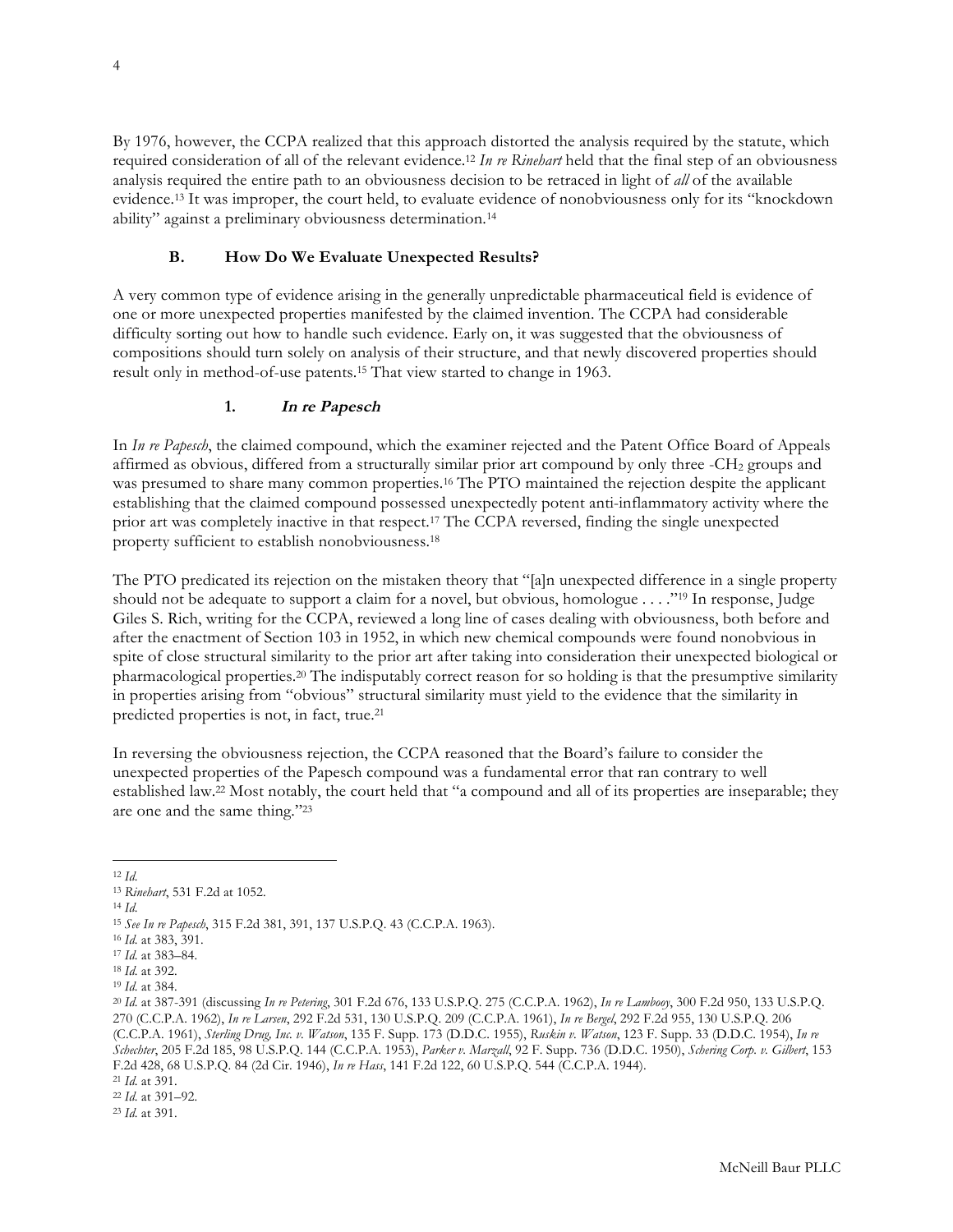#### **2. In re Lunsford**

There were also some missteps in dealing with cases where the prior art and the claimed invention both had the same property but to different degrees. A few years after *Papesch*, the CCPA decided *In re Lunsford*. <sup>24</sup> Mr. Lunsford admitted that the claimed compound was structurally similar to the prior art compound, and that both the claimed compound and the prior art compound were anti-convulsants.25

However, Mr. Lunsford established that his compound exhibited a "significant, advantageous, unexpected difference" in properties—it was unexpectedly superior in anti-convulsant activity, being some 4.4 to 7 times as potent as the prior art compound.26 Reversing the Board's affirmance of obviousness, the CCPA found that a difference existed rendering the invention patentable because Mr. Lunsford's compounds "possess anticonvulsant activity substantially greater than the prior art compound,'' which was ''unpredictable from the prior art."27

#### **3. In re May**

By 1978, it was clear that unexpected properties relating not only to efficacy but also to side effects were pertinent to the pharmaceutical obviousness analysis. *In re May*<sup>28</sup> involved a claimed compound that was both analgesic and nonaddictive. Analgesics were a dime a dozen. Nonaddictive analgesics were not.29 The Board rejected the claims, noting that it would have been obvious to make the new compound for its expected analgesic effect.30 As in *Lunsford*, Appellants framed the issue on appeal as whether the compound's unexpectedly superior property of nonaddictiveness established nonobviousness.31

The *May* court noted that the basis for the PTO's obviousness determination, at least to a major extent, was the presumed expectation that compounds with similar structures will have similar properties.32 The CCPA, however, stated that an actual difference in properties is not the only way to establish nonobviousness.<sup>33</sup> Sufficient evidence demonstrating a substantial degree of unpredictability may also suffice.34 Balancing the compound's expected analgesia property versus its unexpected nonaddictiveness, and noting that Appellants had "established a substantial record of unpredictability," the May court concluded that the claimed invention was nonobvious.<sup>35</sup>

#### **4. In re Ruschig**

The issue of the effect on the obviousness analysis of toxicity of the prior art compounds was addressed early on by the CCPA in *In re Ruschig*. <sup>36</sup> The CCPA there reversed the Board's affirmance of obviousness rejections of several genus and species compound claims.37 The *Ruschig* court discussed that when a prior art compound has similar therapeutic properties but is so toxic that it is wholly unusable as a drug, the "[v]ery high toxicity . . . cancels out any notion of [therapeutic] 'utility'."38 That the state of the pharmaceutical arts is such that toxicities cannot be predictably eliminated is clear from (1) the fact that the FDA requires that toxicity be

l

<sup>24</sup> *In re Lunsford*, 357 F.2d 380, 148 U.S.P.Q. 716 (C.C.P.A. 1966).

<sup>25</sup> *Id*. at 381.

<sup>26</sup> *Id*. at 381, 385.

<sup>27</sup> *Id.* at 385.

<sup>28</sup> *In re May*, 574 F.2d 1082, 1088-89, 197 U.S.P.Q. 601 (C.C.P.A. 1978).

<sup>29</sup> *See id*.

<sup>30</sup> *Id*. at 1089.

<sup>31</sup> *Id*. at 1089-91. <sup>32</sup> *Id*. at 1094.

<sup>33</sup> *Id*.

<sup>34</sup> *Id*.

<sup>35</sup> *Id*. at 1093–95.

<sup>36</sup> *In re Ruschig*, 343 F.2d 965, 145 U.S.P.Q. 274 (C.C.P.A. 1965).

<sup>37</sup> *Id*. at 966, 979.

<sup>38</sup> *Id*. at 976, 978.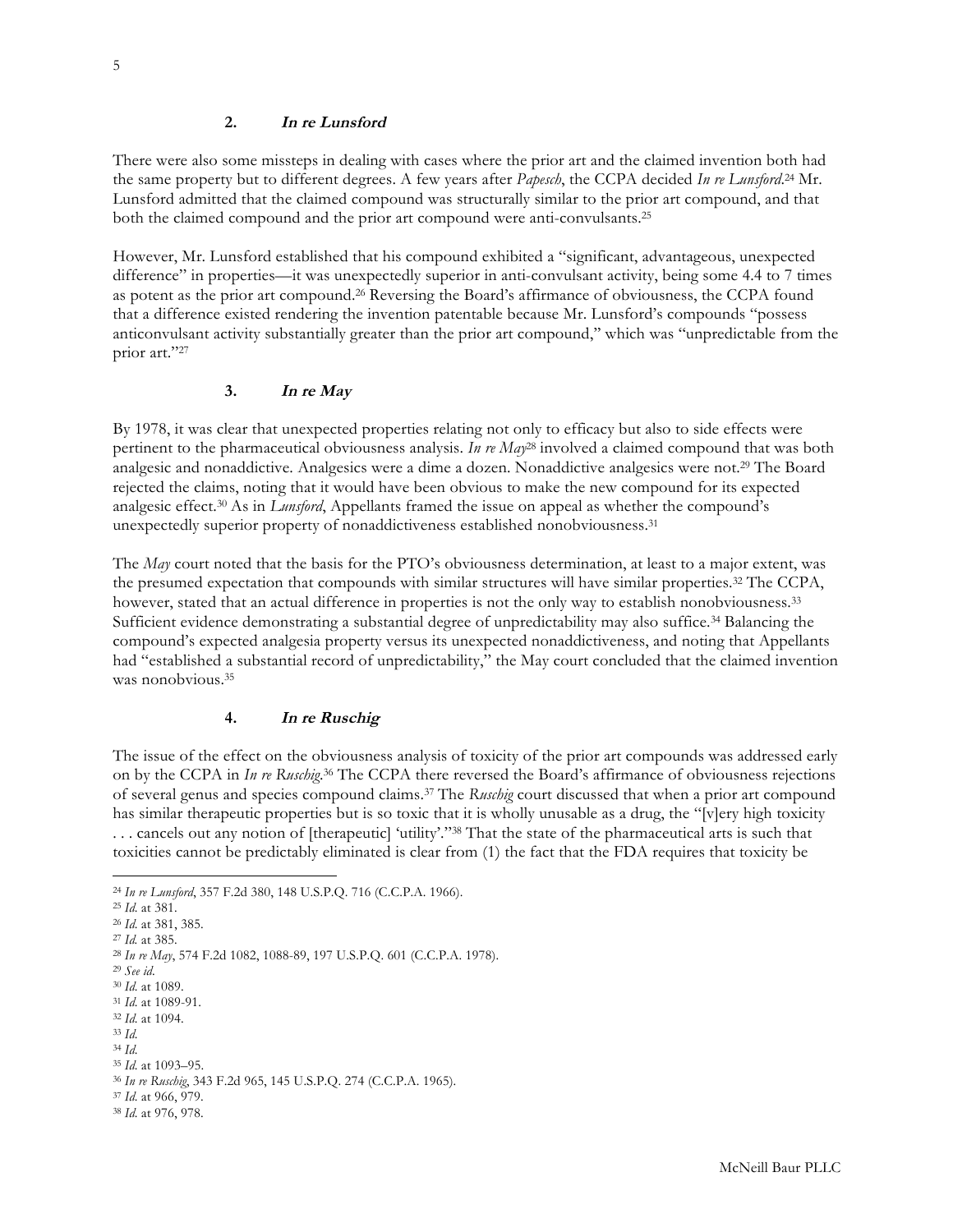independently evaluated for each new compound, and (2) the number of clinical trial candidates that fail for unanticipated toxicity even in late stage testing.

## **5. In re Chupp**

The early Federal Circuit decisions remained true to earlier developments in the CCPA. In *In re Chupp*, <sup>39</sup> for example, a single compound was claimed, which differed from the closest prior art compound by a single methylene group.40 Mr. Chupp responded to the PTO obviousness rejection by providing affidavits to show, with respect to two crops, corn and soybean, the claimed compound had "unexpected and unpredictable superiority in terms of its combination of crop safety and weed killing activity in comparison to the prior art."41 But the Chupp compound was *not* superior to the prior art on every crop.42

The court considered the unexpected properties and, applying the principles of the CCPA's *Papesch* decision, the Federal Circuit held that nonobviousness evidence "may include data showing that a compound is unexpectedly superior in a property it shares with prior art compounds."43 Reversing the Board, the Federal Circuit reasoned that "[e]vidence that a compound is unexpectedly superior in one of a spectrum of common properties, as here, can be enough to rebut a *prima facie* case of obviousness."44

In the aggregate, the CCPA jurisprudence confirmed that all the properties of a new pharmaceutical composition were to be considered in assessing obviousness, including differences in efficacy, side effects and toxicity in relation to the prior art. That court equally held that the essence of the analysis focused on the significance of the newly discovered property and the predictability of the newly discovered effect, and the Federal Circuit has confirmed that an unexpected difference in one of a spectrum of shared properties could suffice. Basing pharmaceutical nonobviousness on unpredictability and unexpected results, as in these cases, is entirely consistent with the more recent pronouncements of the Supreme Court in *KSR*, which predicated an obviousness finding on the availability of a finite number of *predictable* solutions to a problem.45 These are sound rules that took a long time to develop, and we should avoid re-making the mistakes of our predecessors.

#### **IV. Are We Re-Making Old Mistakes?**

Some recent decisions raise the issue of whether judicial decision makers are being led into re-making old mistakes by a new generation of advocates who have themselves forgotten or never knew the old lessons. A few examples illustrate the point.

#### **A. Allergan v. Sandoz**

In its *Allergan v. Sandoz*<sup>46</sup> decision, the Federal Circuit agreed with the district court that the efficacy and safety of Allergan's Combigan product was unexpected and that such evidence was relevant to uphold the validity of a patent claiming the method of administering the product twice a day.47 Specifically, a twice per day regimen of Combigan (0.2% brimonidine and 0.5% timolol) unexpectedly did not result in the typical "afternoon trough" associated with the same dosing regimen of 0.2% brimonidine alone.48

 <sup>39</sup> *In re Chupp*, 816 F.2d 643, 2 U.S.P.Q.2d 1437 (Fed. Cir. 1987).

 $^{40}$  *Id.* at 644.

 $^{41}$  *Id.* at 644-45.<br><sup>42</sup> *Id.* at 645.

<sup>42</sup> *Id*. at 645. <sup>43</sup> *Id*. at 646 (citing *Papesch* and *Lunsford*).

<sup>44</sup> *Id*. at 646.

<sup>45</sup> *KSR*, 550 U.S. at 421-22.

<sup>46</sup> *Allergan, Inc. v. Sandoz Inc*., 726 F.3d 1286, 2013 BL 115500, 106 U.S.P.Q.2d 1574 (Fed. Cir. 2013) (86 PTCJ 15, 5/3/13).

<sup>47</sup> *Id*. at 1293-94.

<sup>48</sup> *Id*. at 1289, 1293.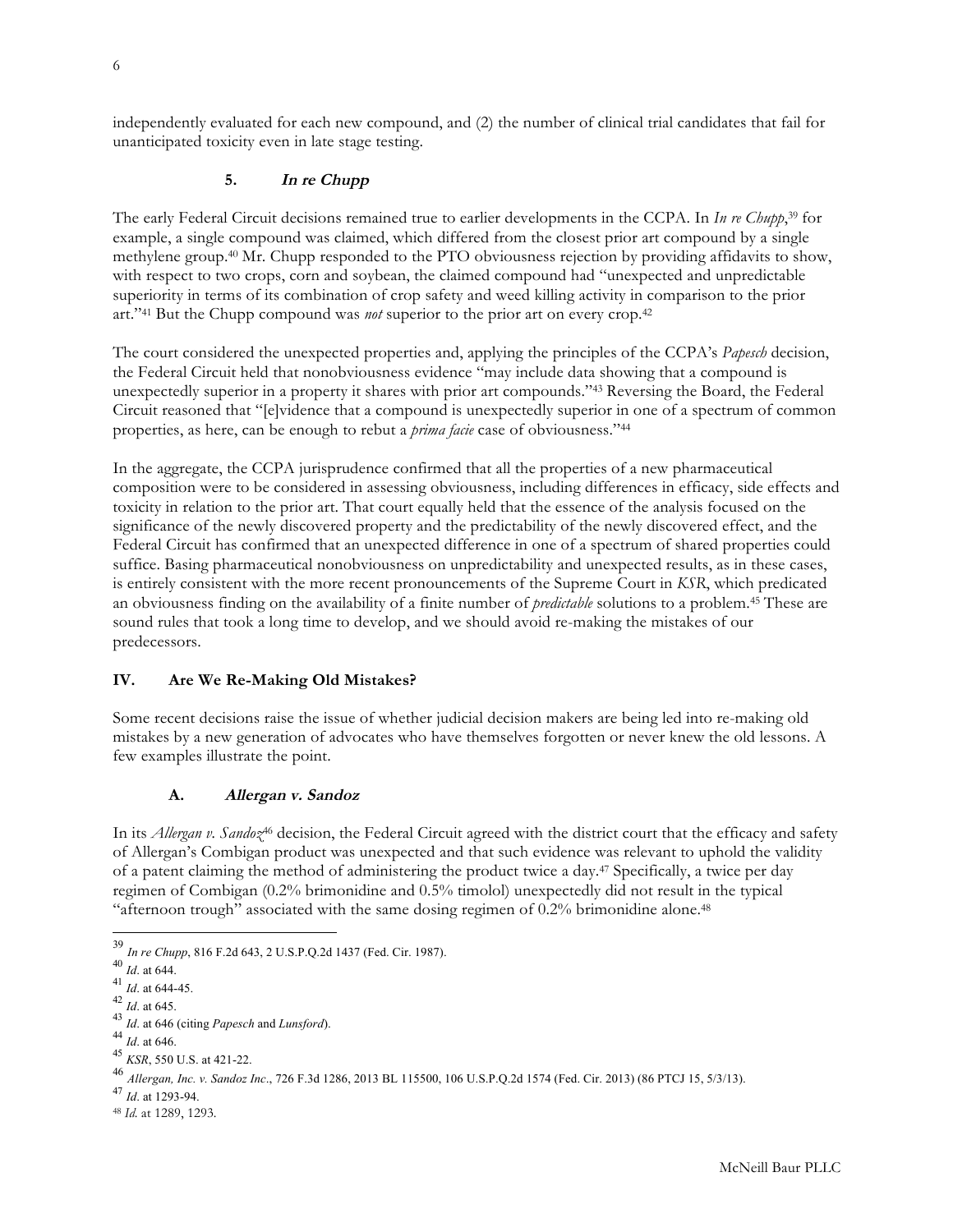The court, however, found that those same unexpected results were *not* similarly meaningful to a second patent with composition claims covering the underlying combination product and were insufficient to outweigh the other evidence of obviousness against those claims.49

Has the rationale of *Papesch*, that unexpected properties of a composition are relevant to the nonobviousness of the composition been lost here? Judge Dyk, dissenting in part from the affirmance of the validity of the method claim, argued that the different results between the method and composition claims cannot be reconciled.50

# **B. Novo Nordisk v. Caraco**

In *Novo Nordisk v. Caraco*,51 the PTO allowed Novo's method claim for treating Type II diabetes involving administration of a combination of two drugs, repaglinide and metformin, based on Novo's discovery that the combination had an unexpected synergistic therapeutic effect.52 That is to say, the effect of the combination unexpectedly exceeded the hypothetical additive effect of administering repaglinide and metformin separately.53

When repaglinide and metformin were administered to a subpopulation of Type II diabetes patients failing on metformin treatment, the combination resulted in blood glucose levels more than *eight* times lower than levels achieved after administering metformin alone.54 Novo conducted further testing in an animal model of diabetes, the results of which only further supported its conclusion that the combination surprisingly exhibited synergistic effects in reducing blood glucose levels.55 Despite the combination's synergistic properties, the Federal Circuit affirmed the district court's ruling that Novo's combination therapy claim was obvious.56

Novo asserted that the combination's synergistic effect was surprising considering repaglinide administered alone was known to have no impact on blood glucose levels.57 In the court's view, however, the closest prior art was not repaglinide monotherapy, but a combination therapy using metformin and a sulfonylurea (a class of insulin secretagogues that does not include repaglinide).58 In particular, the combination of metformin and glyburide was known in the art to produce synergistic effects in controlling glucose levels in Type II diabetes patients, whereby the synergistic effect of Novo's composition was alleged to have been expected.59 The Federal Circuit found no clear error in the finding that the claimed combination's synergistic effect was expected when compared to the closest prior art.<sup>60</sup>

But glyburide is structurally different from repaglinide.<sup>61</sup> Repaglinide was known as a short-acting and glyburide was known as a long-acting insulin secretagogue.62 And when administered as a monotherapy, repaglinide was known to have no impact on blood glucose levels whereas glyburide alone was known to

<sup>56</sup> *Id*. at 1348.

<sup>58</sup> *Id*. at 1349, 1355.

- <sup>60</sup> *Id*. at 1355.
- <sup>61</sup> *Id*. at 1364. <sup>62</sup> *Id*.

l <sup>49</sup> *Id*. at 1293.

<sup>50</sup> *Id*. at 1295.

<sup>51</sup> *Novo Nordisk A/S v. Caraco Pharm. Labs, Ltd.*, 719 F.3d 1346, 2013 BL 159787, 106 U.S.P.Q.2d 1574 (Fed. Cir. 2013) (86 PTCJ 398,  $6/21/13$ ).

<sup>52</sup> *Id*. at 1349-51.

<sup>53</sup> *Id*. at 1349. <sup>54</sup> *Id*. at 1349.

<sup>55</sup> *Id*. at 1350.

<sup>57</sup> *Id*. at 1355.

<sup>59</sup> *Id*. at 1355, 1363.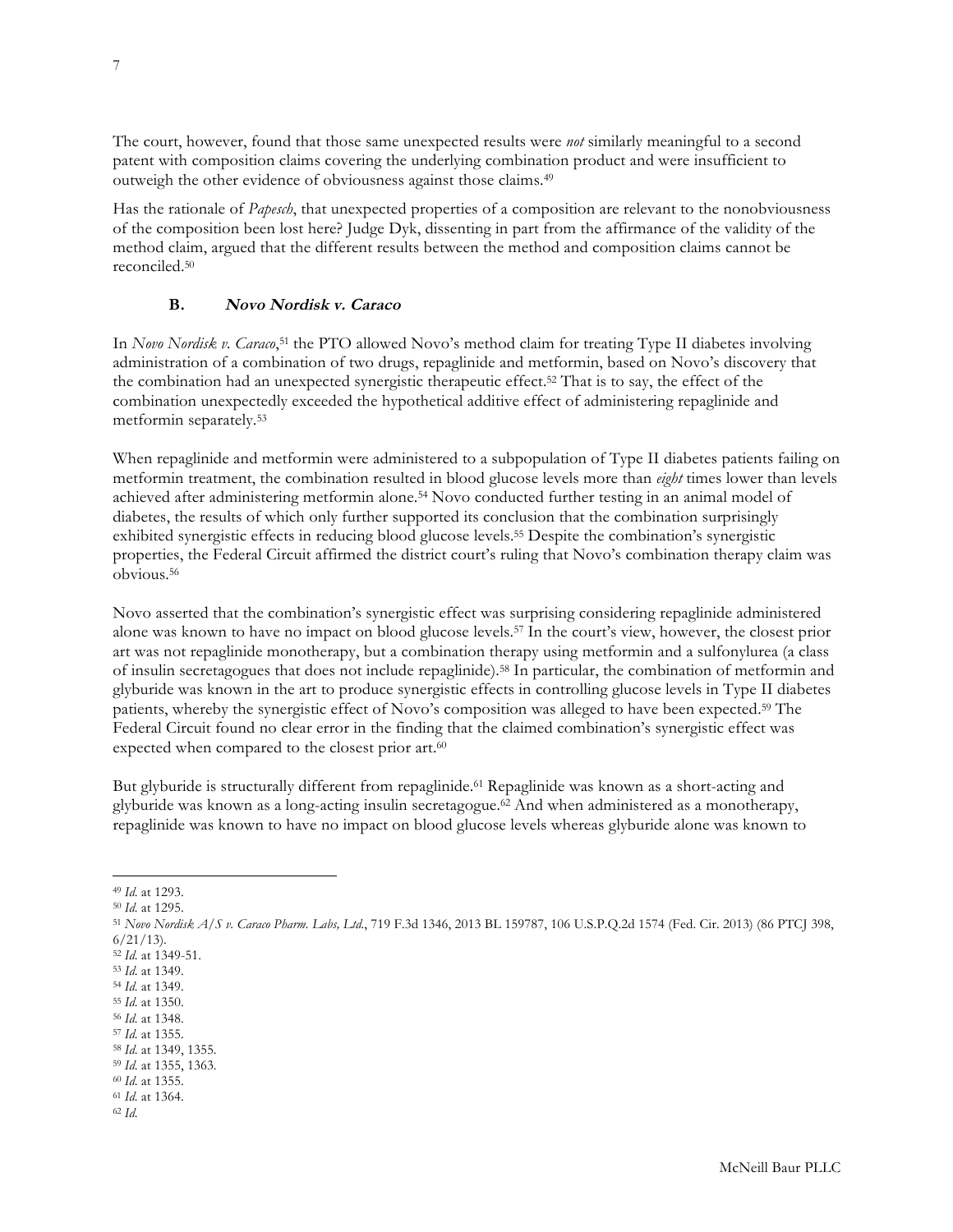reduce blood glucose levels.63 And even combining metformin and a sulfonylurea was shown to have unpredictable effects on glucose levels as only some combinations showed a synergistic effect.<sup>64</sup> Has the need for reasonable predictability in pharmaceutical obviousness been overlooked here? As Judge Newman explained in her dissent, "[t]he existence of synergy in some metformin-sulfonylurea combinations is not predictive of synergy in the combination of metformin with repaglinide."65 It would appear that fair ground for further research was presented here, but not a finite number of predictable solutions of the sort envisioned by KSR.

## **C. Galderma v. Tolmar**

In *Galderma v. Tolmar*,<sup>66</sup> a divided Federal Circuit panel reversed the district court's ruling that claims directed to Differin Gel, 0.3%, Galderma's topical anti-acne medication containing 0.3% adapalene were nonobvious.67

Prior patents disclosed topical adapalene formulations for the treatment of acne in concentration ranges encompassing 0.3%, but not the specific use of 0.3% adapalene.<sup>68</sup> At the time of the invention, 0.1% was reported to be the optimal concentration of adapalene for the treatment of acne based on both efficacy and safety, and was commercially available for that use.<sup>69</sup> An increase in dose from 0.1% to 0.3% (a 300%) increase) was expected to result in a clinically significant increase in side effects.70 Unexpectedly, however, the inventors' tests in actual patients showed that tolerability profiles associated with 0.1% and 0.3% adapalene were comparable.71

The majority held that the challenger satisfied its burden for establishing obviousness simply by pointing to "where there is a range disclosed in the prior art, and the claimed invention falls within that range," without further reason to select the claimed invention and without consideration of later evidence negating any motivation to select the claimed invention.72 Specifically, a very early generic disclosure relating to the use of a family of compounds encompassing adapalene, published long before the prior art discovered the optimal safety of the 0.1% product, nonetheless disclosed a 100-fold dose range that encompassed the later-claimed 0.3% dose.73

In her dissenting opinion, Judge Newman explained how the majority's "new law" runs afoul of a challenger's burden to overcome the statutory presumption of validity with clear and convincing evidence of obviousness.74 According to Judge Newman, the majority's "dismissive analysis" unduly presumes that a broad teaching without more removes the statutory presumption of validity, establishes obviousness, and places on the patentee the burden of establishing patentability based on secondary considerations.75

In failing to consider evidence negating any motivation to select the claimed invention at the time that invention was actually made, has the requirement established by statute and reinforced by precedent that

<sup>63</sup> *Id*. at 1364.

<sup>64</sup> *Id*. at 1360.

<sup>65</sup> *Id*. at 1361.

<sup>66</sup> *Galderma Laboratories, L.P. v. Tolmar, Inc.*, 737 F.3d 731, 2013 BL 342800, 106 U.S.P.Q.2d 1574 (Fed. Cir. 2013) (87 PTCJ 324, 12/13/13). Finnegan, Henderson, Farabow, Garrett, and Dunner LLP represented Galderma in this case. Ms. Henninger appeared on behalf of Galderma in the district court case, *Galderma Laboratories, L.P. v. Tolmar, Inc.*, 891 F. Supp.2d 588, 2012 BL 344052 (D. Del. 2012).

<sup>67</sup> *Galderma*, 737 F.3d at 734.

<sup>68</sup> *Id*. at 736, 743.

<sup>69</sup> *Id*. at 735, 738, 744.

<sup>70</sup> *Id*. at 738.

<sup>71</sup> *Id*. at 739, 748.

<sup>72</sup> *Id*. at 737-38, 749.

<sup>73</sup> *Id*. at 743-45.

<sup>74</sup> *Id*. at 741-42. <sup>75</sup> *Id*.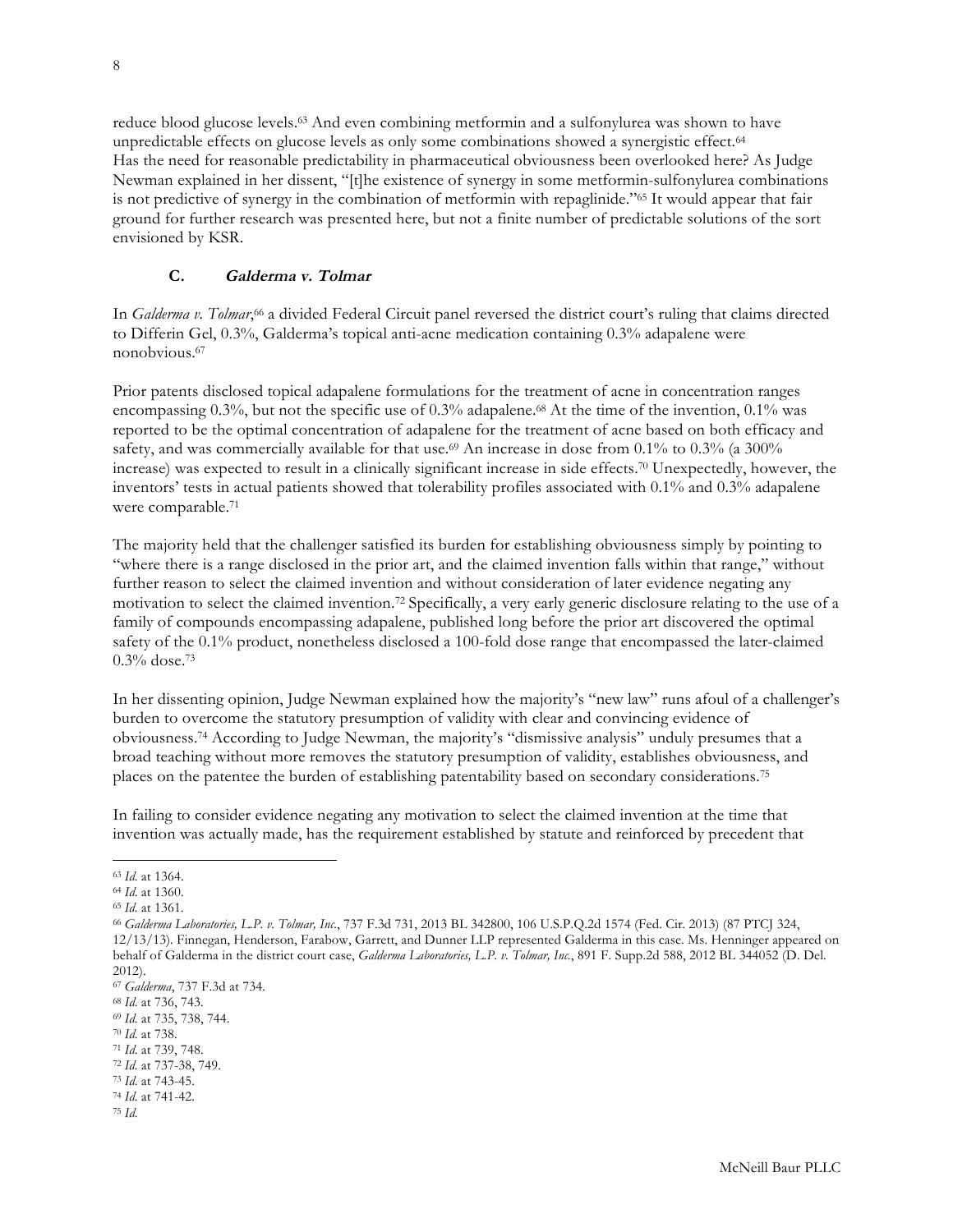obviousness be determined by assessing all the evidence as a whole been overlooked? Need we heed the CCPA's reminder in *Rinehart* that the last step in the analysis involves reconsideration of *all* of the evidence as a whole before reaching any conclusion regarding obviousness?

#### **D. BMS v. Teva**

More recently, in *Bristol–Myers Squibb v. Teva*,<sup>76</sup> the Federal Circuit agreed with the district court's finding that entecavir, the active ingredient of BMS's hepatitis B drug, Baraclude, exhibits unexpectedly superior therapeutic properties.77 Yet, both *BMS* courts found that entecavir would nonetheless have been obvious.78 Have old lessons been overlooked here as well?

In particular, the district court determined that the biological properties of entecavir, "such as its high potency, high barrier to resistance and the size of its therapeutic window," were "beyond what was expected at the time of the invention."79 Indeed, the district court found entecavir to be "more potent *in vitro* than every other compound."80 Even the Federal Circuit agreed that entecavir's high level of effectiveness and high genetic barrier to resistance were unexpected properties.<sup>81</sup> Such unexpectedly superior efficacy would have sufficed historically under cases like *Lunsford* to establish nonobviousness.

The *BMS* court relied upon yet another of its recent decisions on pharmaceutical obviousness, *Roche v. Apotex*. <sup>82</sup> In *Roche*, the Federal Circuit found Roche's Boniva product, a monthly oral dosing regimen of 150 mg of ibandronate to treat osteoporosis, resulted in unexpected efficacy, but nevertheless found the dosing regimen obvious.83 The *Roche* court stated, "The evidence of superior efficacy does nothing to undercut the showing that there was a reasonable expectation of success with the 150 mg monthly dose, even if the level of success may have turned out to be somewhat greater than would have been expected."84 Both here and in *Galderma*, it appears that a determination might have been made that a result that was unexpected by scientists was simply not big enough in the eyes of judges to satisfy the statutory nonobviousness test. But should not the evidence based test of whether the effect was unexpected to persons skilled in the art answer the question of degree as well? As it was with the old negative rules of invention, saying a result is a mere difference in degree and not a difference in kind is to state a conclusion unmoored from the statutory analysis it has replaced.

The issue of unexpected avoidance of side effects was also implicated in *BMS*. Both courts found entecavir's anti-hepatitis activity and safety to be expected because, at the time of entecavir's invention, 2'-CDG (characterized by the *BMS* courts as a "lead compound") was known to have activity against hepatitis B and was thought to be safe.<sup>85</sup> But unlike FDA-approved entecavir, 2'-CDG and Madhavan 30 (another prior art compound relied on by the *BMS* courts) are toxic.<sup>86</sup> Indeed, the district court found that the "most significant difference between 2'-CDG and entecavir is that the former is toxic while the latter is not."87 And "[o]f the analogs made by the Madhavan group, they found that Madhavan 30 was the most potent, but also the most toxic."88 Have the lessons of *Ruschig* been lost here? Should any therapeutic properties associated with 2'-

l

<sup>76</sup> *Bristol–Myers Squibb Co. v. Teva Pharms USA, Inc.*, No. 13-1306, 2014 BL 163648, 111 U.S.P.Q.2d 1293 (Fed. Cir. June 12, 2014) (88 PTCJ 527, 6/20/14).

<sup>77</sup> *Id*. at \*9.

<sup>78</sup> *Id*. at \*1.

<sup>79</sup> *Bristol–Myers Squibb Co. v. Teva Pharms USA, Inc.*, 923 F. Supp.2d 602, 685-86, 2013 BL 36108 (D. Del. 2013).

<sup>80</sup> *Id*. at 685.

<sup>81</sup> 2014 BL 163648 at \*9.

<sup>82</sup> Id. at \*8-9 (quoting *Hoffmann-La Roche Inc. v. Apotex Inc.*, 2014 BL 101477, at \*7, 110 U.S.P.Q.2d 1494 (Fed. Cir. April 11, 2014) (87 PTCJ 1427, 4/18/14)).

<sup>83</sup> *Id*.

<sup>84</sup> *Id*.

<sup>85</sup> *Id*. at \*2, \*4-5, \*9.

<sup>86</sup> *Id*. at \*5, \*6; 923 F. Supp.2d at 626, 628.

<sup>87</sup> 923 F. Supp.2d at 626.

<sup>88</sup> *Id*. at 628.